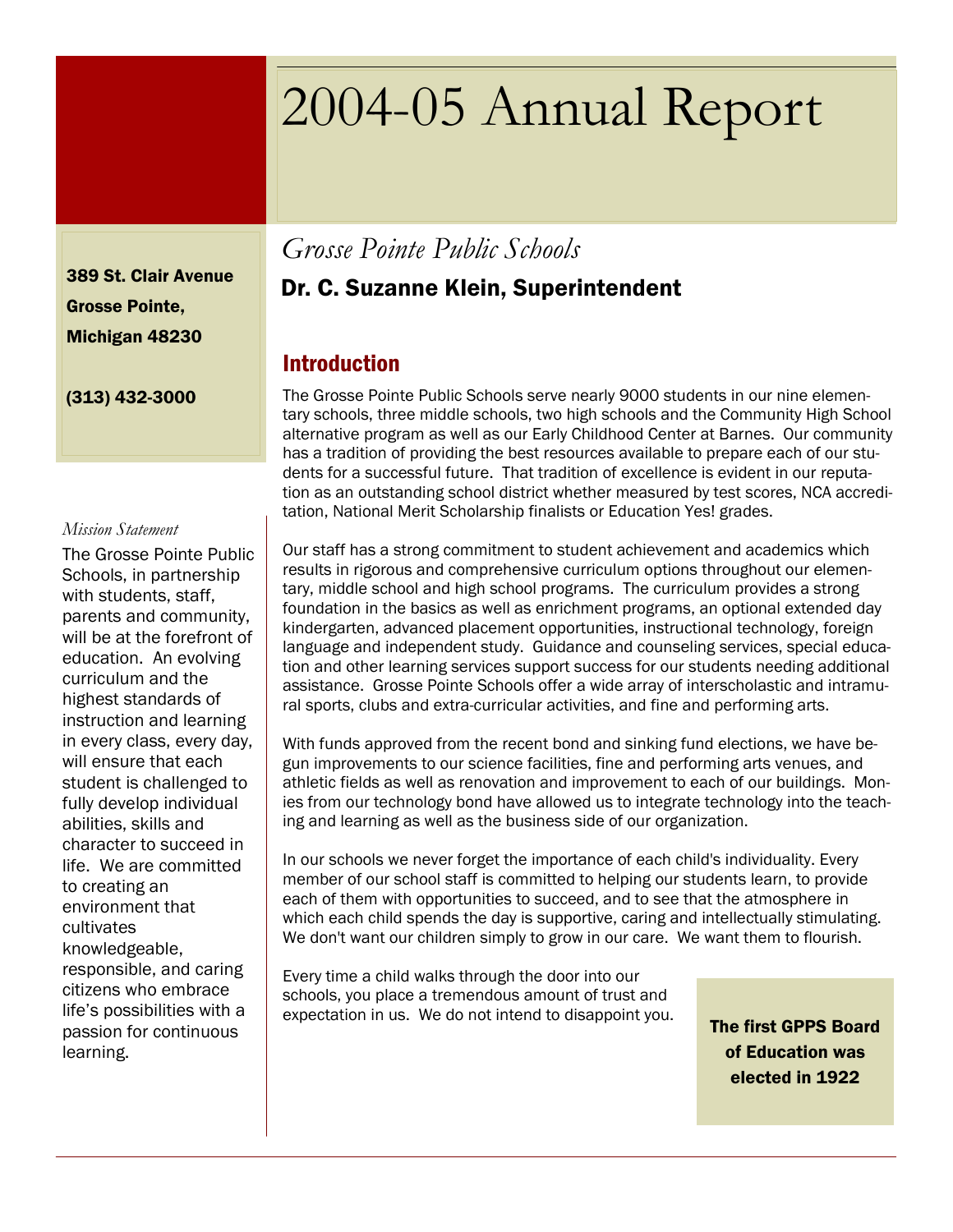#### Student Average Daily Attendance Rate: 96.5 %

#### % Parents Participating in Parent-Teacher Conferences:

2004-2005 95% (8,455 Students)

2003-2004 93% (8,331 Students)

#### Dual Enrollment:

11th & 12th graders enrolled concurrently in high school & post-secondary classes (2004-05): 14

Completion / Graduation

Rate: High school students who graduate in 4 years Class of 2004 95.15%

Dropout Rate: Percentage of students who do not complete GPPS high school program Class of 2004 (40 students) 1.27%

Retention Rate: District average (100% of high school enrollment minus high school dropout rate) 98.73%

Earned Credit by Successful Test-Out of a Course North: 3 students

Earned Credit by Successful Test-Out of a Course South: 10 students

## Core Curriculum

The Grosse Pointe Public School System's core curriculum is developed under the auspices of the Educational Programs Leadership Council (EPLC ), a group of teachers, parents, students, and administrators who meet monthly.

The core curriculum is based upon state standards in all subjects and extends beyond those standards by incorporating exemplary national standards. Curriculum committees, comprised of teachers, parents, students and administrators, develop plans for each curriculum area. In addition, the views of the broader community are sought through Public Forums. The reports of the curriculum committees, which are submitted first to the EPLC and then to the Board of Education, include recommendations regarding assessment, staff development, integration of technology, and differentiated instruction to accommodate academic diversity as well as the curriculum itself. The district also offers a wide array of advanced placement and challenging enrichment courses and a comprehensive special education program.

During 2004 – 05 the district continued the implementation of the new science curriculum, completed the K-8 portion of the K-12 Language Arts curriculum review and piloted and selected instructional materials for implementation, and began a K-12 mathematics review. Additional model units and technology applications are continually being integrated into curricular areas.

The district's strong curriculum is demonstrated by the continuing high performance of our students on standardized assessments including MEAP, ACT, SAT, and Advanced Placement tests

#### School Improvement Plan—District Level

The Grosse Pointe Public School system has had a district Strategic Planning process in place since 1987. The goals of the most recent Strategic Plan focused on:

- Quality standards and assessments
- Personalized educational goals
- A climate of trust, cooperation and communication
- Financial planning and decision making
- Quality staff development opportunities
- Implementation of the district technology plan
- Productive use of time and space

The new Strategic Plan will be approved by the board in the 2005-06 school year.

 Recent studies of our elementary, middle and high school programs developed action plans to:

- Support the growth of students and staff
- Continue and expand high expectations for student learning
- Provide for individual learning differences
- Personalize the educational environment

#### PROFESSIONAL QUALIFICATIONS OF GPPS TEACHERS, 2004-05

- GPPS Teaching Staff FTE for the 2004-05 school year Total: 603.9
- GPPS Teaching Staff for the 2004-05 school year Total: 622
- Percentage of Teaching Staff with emergency or special credentials: 9 Teachers  $-1.4\%$
- Percentage of classes taught by highly qualified teachers: 2,497 Classes, 613 Teachers 99%
- Percentage of GPPS teachers seeking to become highly qualified by 2006-07: 100%
- Percentage of highly qualified teachers for the GPPS, 2004-05: 99%

NOTE: The Grosse Pointe Public Schools always seeks the highest quality staff (majors in the content area they teach) for placement in teaching assignments.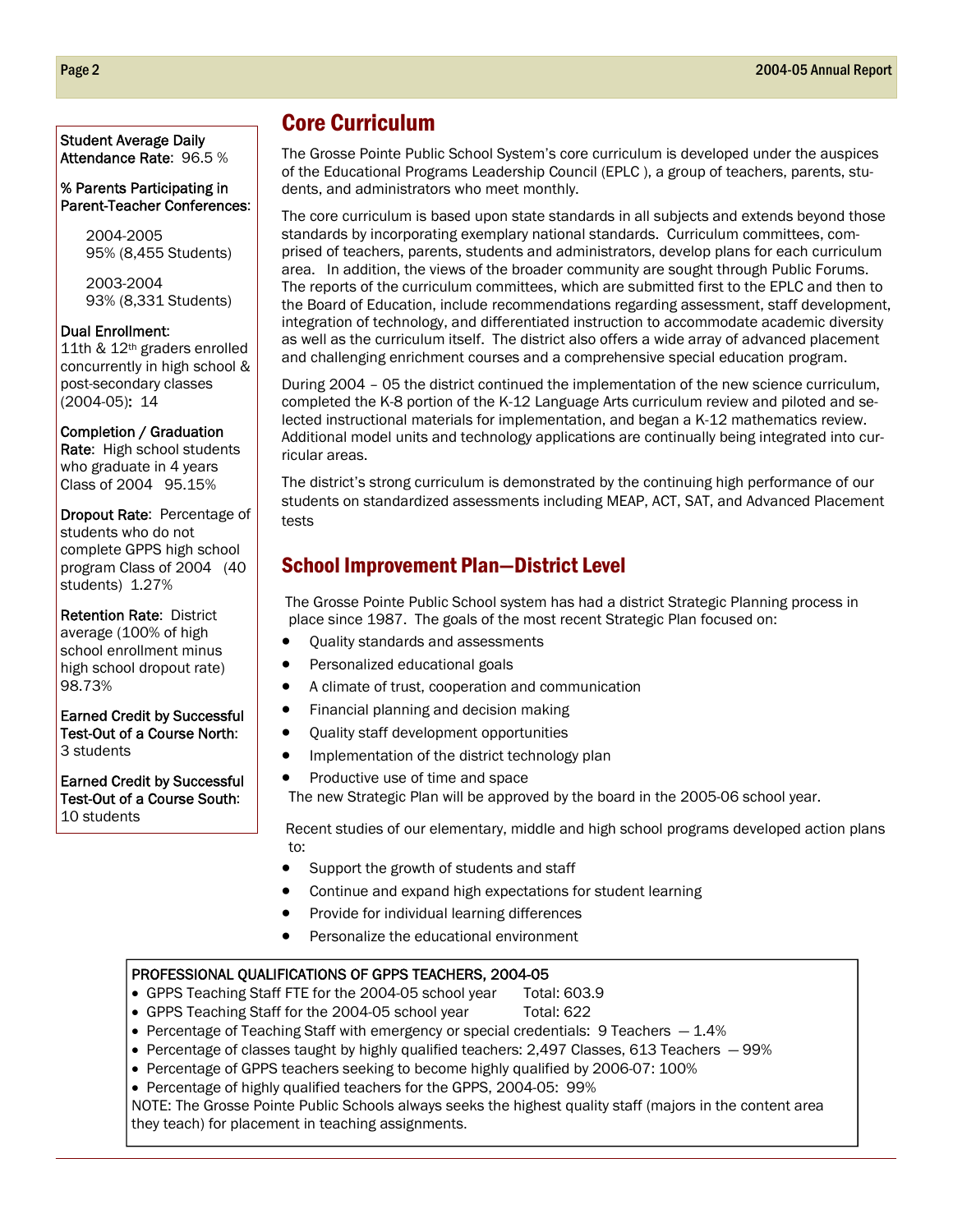## STUDENT ACHIEVEMENT—DISTRICT SUMMARY HIGH SCHOOLS MICHIGAN EDUCATION ASSESSMENT PROGRAM (MEAP)

|                         | <b>MEAP LANGUAGE ARTS TEST Grade 11</b><br>Percentage of Grade 11 Students Achieving Satisfactory/Scholarship Levels (Levels 1 and 2) |        |      |         |     |                                |      |         |                                              |     |     |  |
|-------------------------|---------------------------------------------------------------------------------------------------------------------------------------|--------|------|---------|-----|--------------------------------|------|---------|----------------------------------------------|-----|-----|--|
| MEAP READING - Grade 11 |                                                                                                                                       |        |      |         |     | <b>MEAP WRITING - Grade 11</b> |      |         | MEAP ELA - Grade 11<br>Male<br>All<br>Female |     |     |  |
| Year                    | All                                                                                                                                   | Female | Male | Year    | All | Female                         | Male | Year    |                                              |     |     |  |
| 2004-05                 | 88%                                                                                                                                   | 91%    | 85%  | 2004-05 | 80% | 89%                            | 71%  | 2004-05 | 86%                                          | 90% | 82% |  |
| 2003-04                 | 96%                                                                                                                                   | 97%    | 94%  | 2003-04 | 84% | 90%                            | 78%  | 2003-04 | 93%                                          | 96% | 90% |  |
| 2002-03                 | 94%                                                                                                                                   | 95%    | 93%  | 2002-03 | 82% | 86%                            | 77%  | 2002-03 | 91%                                          | 93% | 89% |  |

| Percentage of Grade 11 Students Achieving Satisfactory/Scholarship Levels (Levels 1 and 2) |
|--------------------------------------------------------------------------------------------|
|                                                                                            |

|         | <b>MEAP HST MATH</b> |        |      | <b>MEAP HST SCIENCE</b> |     |        |      |  |  |
|---------|----------------------|--------|------|-------------------------|-----|--------|------|--|--|
| Year    | All                  | Female | Male | Year                    | All | Female | Male |  |  |
| 2004-05 | 68%                  | 70%    | 66%  | 2004-05                 | 75% | 75%    | 75%  |  |  |
| 2003-04 | 80%                  | 81%    | 80%  | 2003-04                 | 80% | 76%    | 83%  |  |  |
| 2002-03 | 76%                  | 75%    | 78%  | 2002-03                 | 82% | 83%    | 82%  |  |  |

| <b>MEAP HST SOCIAL STUDIES</b> |     |        |      |  |  |  |  |  |  |
|--------------------------------|-----|--------|------|--|--|--|--|--|--|
| Year                           | All | Female | Male |  |  |  |  |  |  |
| 2004-05                        | 59% | 60%    | 59%  |  |  |  |  |  |  |
| 2003-04                        | 63% | 61%    | 64%  |  |  |  |  |  |  |
| 2002-03                        | 62% | 59%    | 66%  |  |  |  |  |  |  |

| Percentage of Grade 11 Students Achieving Satisfactory/Scholarship Levels (Levels 1 and 2) - (2004-2005) |                                   |                                   |                               |                                |                                   |                                                    |  |  |  |  |  |
|----------------------------------------------------------------------------------------------------------|-----------------------------------|-----------------------------------|-------------------------------|--------------------------------|-----------------------------------|----------------------------------------------------|--|--|--|--|--|
| SUB GROUP                                                                                                | <b>MEAP/HST</b><br><b>READING</b> | <b>MEAP/HST</b><br><b>WRITING</b> | <b>MEAP/HST</b><br><b>ELA</b> | <b>MEAP/HST</b><br><b>MATH</b> | <b>MEAP/HST</b><br><b>SCIENCE</b> | <b>MEAP/HST</b><br><b>SOCIAL</b><br><b>STUDIES</b> |  |  |  |  |  |
| Black, not of<br>Hispanic Origin                                                                         | 61%                               | 50%                               | 57%                           | 19%                            | 21%                               | 14%                                                |  |  |  |  |  |
| <b>Special Education</b>                                                                                 | 42%                               | 19%                               | 30%                           | N/A                            | N/A                               | N/A                                                |  |  |  |  |  |

• The State High School Target for ELA was 52% which the District exceeded with a Score of 86%.

• The State High School Target for Math was 44% which the District exceeded with a Score of 68%.

• MEAP Data not reported by other Racial/Ethnic minority groups, Economically Disadvantaged or Special Education Math, Science and Social Studies because groups are not significantly large enough to report MEAP results without revealing the identity of individual students.

#### NUMBER OF MERIT AWARD SCHOLARSHIPS

| District Class of 2003 | District Class of 2004 | District Class of 2005       |
|------------------------|------------------------|------------------------------|
| 498                    | 497                    | 2006<br>Available<br>January |

SCHOLARSHIPS: Michigan Merit Scholarships (\$2,500) are awarded to students who take all high school MEAP tests and pass the Reading, Writing, Math, and Science portions. Students are also able to earn a Merit Scholarship by taking all portions of the MEAP, passing at least two, and earning a state-set high score on either the ACT or SAT prior to graduation.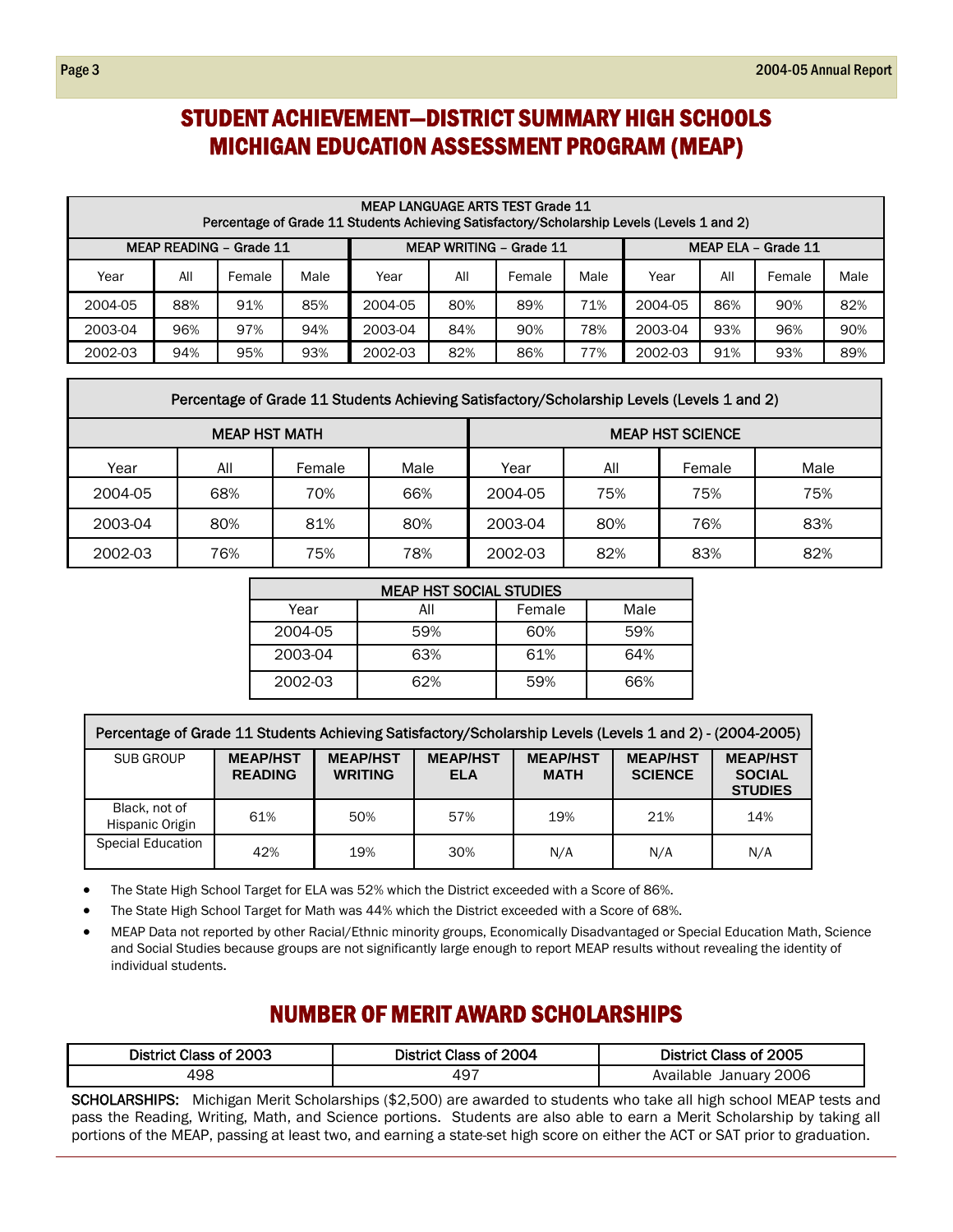# STUDENT ACHIEVEMENT-DISTRICT SUMMARY HIGH SCHOOLS ADVANCED PLACEMENT COURSE ENROLLMENT AND TEST RESULTS

| NUMBER AND PERCENTAGE OF STUDENTS ENROLLED IN ONE OR MORE AP COURSES |                                       |      |    |                                        |     |                                        |                                        |       |  |  |  |
|----------------------------------------------------------------------|---------------------------------------|------|----|----------------------------------------|-----|----------------------------------------|----------------------------------------|-------|--|--|--|
| YEAR                                                                 | <b>GRADE 9</b><br># and % of Students |      |    | <b>GRADE 10</b><br># and % of Students |     | <b>GRADE 11</b><br># and % of Students | <b>GRADE 12</b><br># and % of Students |       |  |  |  |
| 2004-05                                                              |                                       | 0.1% | 23 | 3.1%                                   | 339 | 42.6%                                  | 414                                    | 50.4% |  |  |  |
| 2003-04                                                              |                                       | 0%   | 28 | 3.5%                                   | 367 | 45.3%                                  | 321                                    | 47.0% |  |  |  |
| 2002-03                                                              |                                       | 0%   | 15 | 1.8%                                   | 303 | 43.7%                                  | 307                                    | 44.4% |  |  |  |

|         |                     | RESULTS OF ADVANCED PLACEMENT (AP) TESTS * |                                      |
|---------|---------------------|--------------------------------------------|--------------------------------------|
| Year    | # of Tests<br>Taken | # of Tests<br>Passed                       | Percentage of<br><b>Tests Passed</b> |
| 2004-05 | 1,385               | 1.041                                      | 75%                                  |
| 2003-04 | 1,258               | 948                                        | 75%                                  |
| 2002-03 | 1,155               | 864                                        | 75%                                  |

\*Passing an Advanced Placement Test means becoming eligible for college credit or advanced college placement before high school graduation.

|                    | 2004-05 ACT RESULTS 12th GRADE STUDENTS |           |          |                          |                       |                          |                          |                            |  |  |  |  |
|--------------------|-----------------------------------------|-----------|----------|--------------------------|-----------------------|--------------------------|--------------------------|----------------------------|--|--|--|--|
|                    | # Tested<br># Enrolled                  |           | % Tested | English<br>Mean<br>Score | Math<br>Mean<br>Score | Reading<br>Mean<br>Score | Science<br>Mean<br>Score | Composite<br>Mean<br>Score |  |  |  |  |
| <b>GP District</b> | 822                                     | 657       | 79.9%    | 23.0                     | 23.8                  | 24.2                     | 23.3                     | 23.7                       |  |  |  |  |
| Michigan           | 101,379*                                | 74,307    | 73.3%    | 20.7                     | 21.2                  | 21.8                     | 21.6                     | 21.4                       |  |  |  |  |
| <b>Nation</b>      | 2,710,686*                              | 1,186,251 | 43.8%    | 20.4                     | 20.7                  | 21.3                     | 20.9                     | 20.9                       |  |  |  |  |

\*Approximate enrollment

#### 2004-05 SAT RESULTS 12TH GRADE STUDENTS # Enrolled | # Tested | % Tested | Verbal Mean Score | Math Mean Score GP District 822 | 305 | 37% | 587 | 595 Michigan 101,379\* 10,965 11% 568 579 579 Nation 2,710,686\* | 1,475,623 | 54% | 508 | 520

\*Approximate enrollment

#### GROSSE POINTE WRITING ASSESSMENT

| Grosse Pointe WRITING - Grade 9<br>Percentage of students achieving SATISFACTORY<br>(Levels 4-7) |       |        |       |  |  |  |  |  |
|--------------------------------------------------------------------------------------------------|-------|--------|-------|--|--|--|--|--|
| Year                                                                                             | Total | Female | Male  |  |  |  |  |  |
| 2004-05                                                                                          | 65.4% | 75.1%  | 55.2% |  |  |  |  |  |
| 2003-04                                                                                          | 82.9% | 89.0%  | 77.1% |  |  |  |  |  |
| 2002-03                                                                                          | 84.3% | 91.2%  | 77.4% |  |  |  |  |  |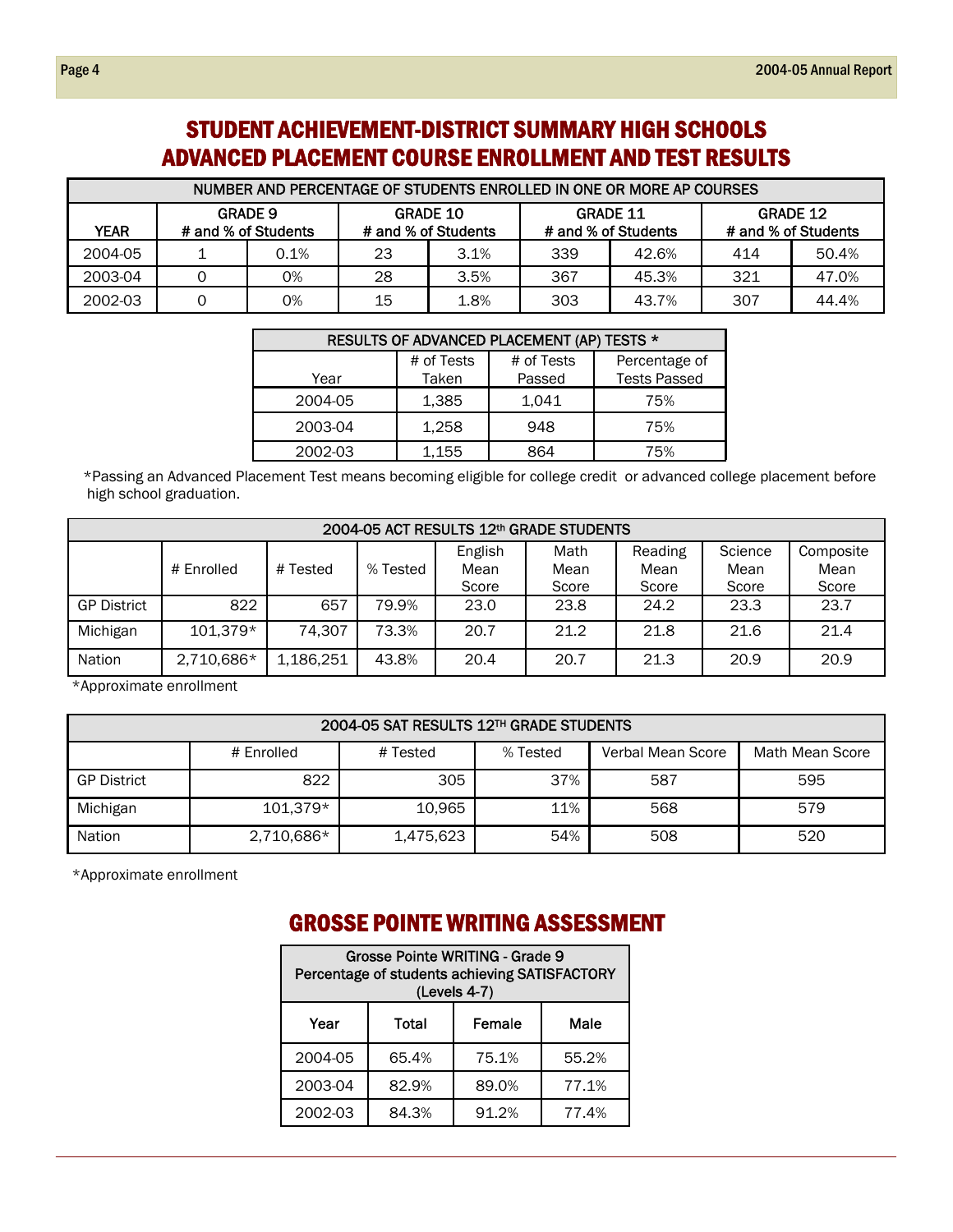## STUDENT ACHIEVEMENT—DISTRICT SUMMARY MIDDLE SCHOOLS MICHIGAN EDUCATION ASSESSMENT PROGRAM (MEAP)

|                                                                           | <b>MEAP ENGLISH LANGUAGE ARTS TEST Grade 7</b> |        |      |         |     |                                                                           |      |         |     |                                                                            |      |  |
|---------------------------------------------------------------------------|------------------------------------------------|--------|------|---------|-----|---------------------------------------------------------------------------|------|---------|-----|----------------------------------------------------------------------------|------|--|
| <b>MEAP READING - Grade 7</b><br><b>Percentage Achieving SATISFACTORY</b> |                                                |        |      |         |     | <b>MEAP WRITING - Grade 7</b><br><b>Percentage Achieving SATISFACTORY</b> |      |         |     | <b>MEAP ELA TOTAL- Grade 7</b><br><b>Percentage Achieving SATISFACTORY</b> |      |  |
| Year                                                                      | All                                            | Female | Male | Year    | All | Female                                                                    | Male | Year    | All | Female                                                                     | Male |  |
| 04-05                                                                     | 90%                                            | 93%    | 88%  | 04-05   | 70% | 79%                                                                       | 62%  | 04-05   | 86% | 91%                                                                        | 82%  |  |
| 03-04                                                                     | 84%                                            | 86%    | 82%  | 03-04   | 68% | 75%                                                                       | 62%  | 03-04   | 83% | 86%                                                                        | 80%  |  |
| $02-03$                                                                   | 89%                                            | 91%    | 88%  | $02-03$ | 80% | 89%                                                                       | 72%  | $02-03$ | 88% | 91%                                                                        | 87%  |  |

| <b>MEAP MATH - Grade 8</b><br><b>Percentage Achieving</b><br><b>SATISFACTORY</b> |     |        |      |         |     | <b>MEAP SCIENCE – Grade 8</b><br><b>Percentage Achieving</b><br><b>SATISFACTORY</b> |      | <b>MEAP SOCIAL STUDIES - Grade 8</b><br><b>Percentage Achieving</b><br><b>SATISFACTORY</b> |     |        |      |
|----------------------------------------------------------------------------------|-----|--------|------|---------|-----|-------------------------------------------------------------------------------------|------|--------------------------------------------------------------------------------------------|-----|--------|------|
| Year                                                                             | All | Female | Male | Year    | All | Female                                                                              | Male | Year                                                                                       | All | Female | Male |
| 04-05                                                                            | 86% | 85%    | 87%  | 04-05   | 83% | 82%                                                                                 | 85%  | 04-05                                                                                      | 60% | 57%    | 63%  |
| 03-04                                                                            | 85% | 83%    | 87%  | 03-04   | 86% | 85%                                                                                 | 87%  | 03-04                                                                                      | 57% | 53%    | 61%  |
| $02 - 03$                                                                        | 76% | 76%    | 75%  | $02-03$ | 85% | 85%                                                                                 | 86%  | $02-03$                                                                                    | 63% | 60%    | 65%  |

| Percentage Achieving SATISFACTORY - (2004-2005) |                               |                               |                           |                            |                               |                                                |  |  |  |  |
|-------------------------------------------------|-------------------------------|-------------------------------|---------------------------|----------------------------|-------------------------------|------------------------------------------------|--|--|--|--|
| SUB GROUP                                       | <b>MEAP</b><br><b>READING</b> | <b>MEAP</b><br><b>WRITING</b> | <b>MEAP</b><br><b>ELA</b> | <b>MEAP</b><br><b>MATH</b> | <b>MEAP</b><br><b>SCIENCE</b> | <b>MEAP</b><br><b>SOCIAL</b><br><b>STUDIES</b> |  |  |  |  |
| Black, not of<br>Hispanic Origin                | 68%                           | 48%                           | 62%                       | 52%                        | 47%                           | 32%                                            |  |  |  |  |
| Economically Disadvantaged                      | 57%                           | N/A                           | N/A                       | N/A                        | N/A                           | N/A                                            |  |  |  |  |
| Special Education                               | 67%                           | 30%                           | 52%                       | 46%                        | 48%                           | 25%                                            |  |  |  |  |

- The State Middle School Target for ELA was 43% which The District exceeded with a Score of 86%.
- The State Middle School Target for Math was 43% which The District exceeded with a Score of 86%.
- MEAP Data not reported by other Racial/Ethnic minority groups, or Economically Disadvantaged (except for Reading) because no groups are significantly large enough to report MEAP results without revealing the identity of individual students.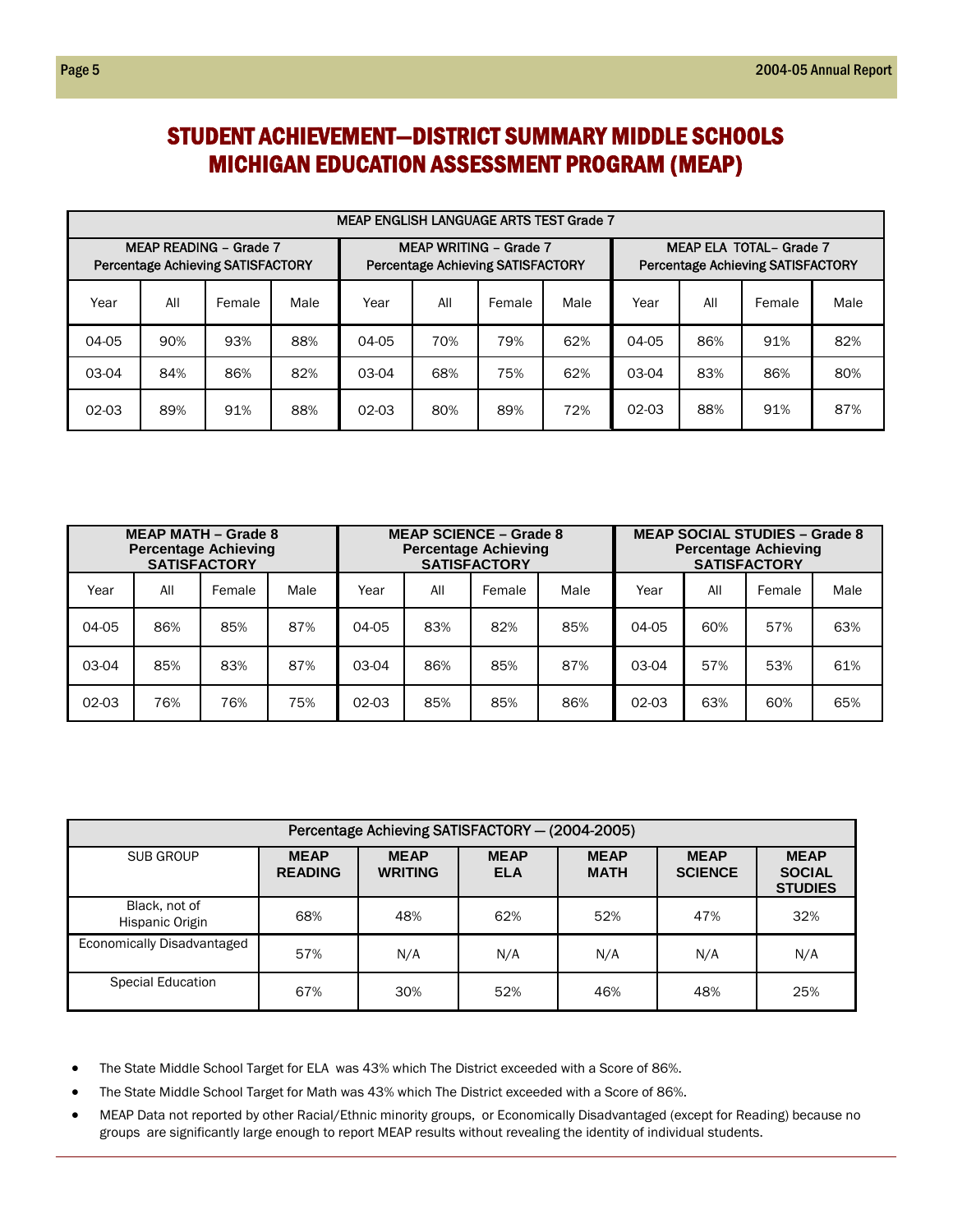## STUDENT ACHIEVEMENT-DISTRICT SUMMARY MIDDLE SCHOOLS GROSSE POINTE WRITING ASSESSMENT

|       | <b>Grosse Pointe WRITING</b><br>Percentage of Students Achieving SATISFACTORY (Levels 4-7) |         |       |       |         |       |         |       |       |  |  |
|-------|--------------------------------------------------------------------------------------------|---------|-------|-------|---------|-------|---------|-------|-------|--|--|
|       |                                                                                            | Grade 6 |       |       | Grade 7 |       | Grade 8 |       |       |  |  |
| Year  | All                                                                                        | F       | M     | All   | F       | M     | All     | F     | M     |  |  |
| 04-05 | 64.5%                                                                                      | 71.4%   | 57.2% | 64.4% | 73.7%   | 56.2% | 66.2%   | 73.9% | 59.5% |  |  |
| 03-04 | 85.2%                                                                                      | 91.5%   | 79.4% | 81.5% | 86.8%   | 76.7% | 83.8%   | 91.6% | 76.7% |  |  |
| 02-03 | 83.7%                                                                                      | 89.1%   | 78.8% | 85.0% | 92.9%   | 77.5% | 83.6%   | 91.1% | 76.8% |  |  |

Satisfactory includes scores of 4 through 7.

# COMPREHENSIVE TESTING PROGRAM (CTP)

| Average National Percentile Achieved by All Students in Grade 8 |     |                                 |      |     |                              |      |  |  |  |  |
|-----------------------------------------------------------------|-----|---------------------------------|------|-----|------------------------------|------|--|--|--|--|
|                                                                 |     | National Test READING - Grade 8 |      |     | National Test MATH - Grade 8 |      |  |  |  |  |
| Year                                                            | All | Female                          | Male | All | Female                       | Male |  |  |  |  |
| 2004-05                                                         | 63  | 66                              | 61   | 67  | 64                           | 70   |  |  |  |  |
| 2003-04                                                         | 63  | 67                              | 60   | 67  | 66                           | 68   |  |  |  |  |
| 2002-03                                                         | 64  | 69                              | 60   | 65  | 65                           | 66   |  |  |  |  |

NOTES: A percentile is the percentage of students in a national norms group who scored at or below a particular score.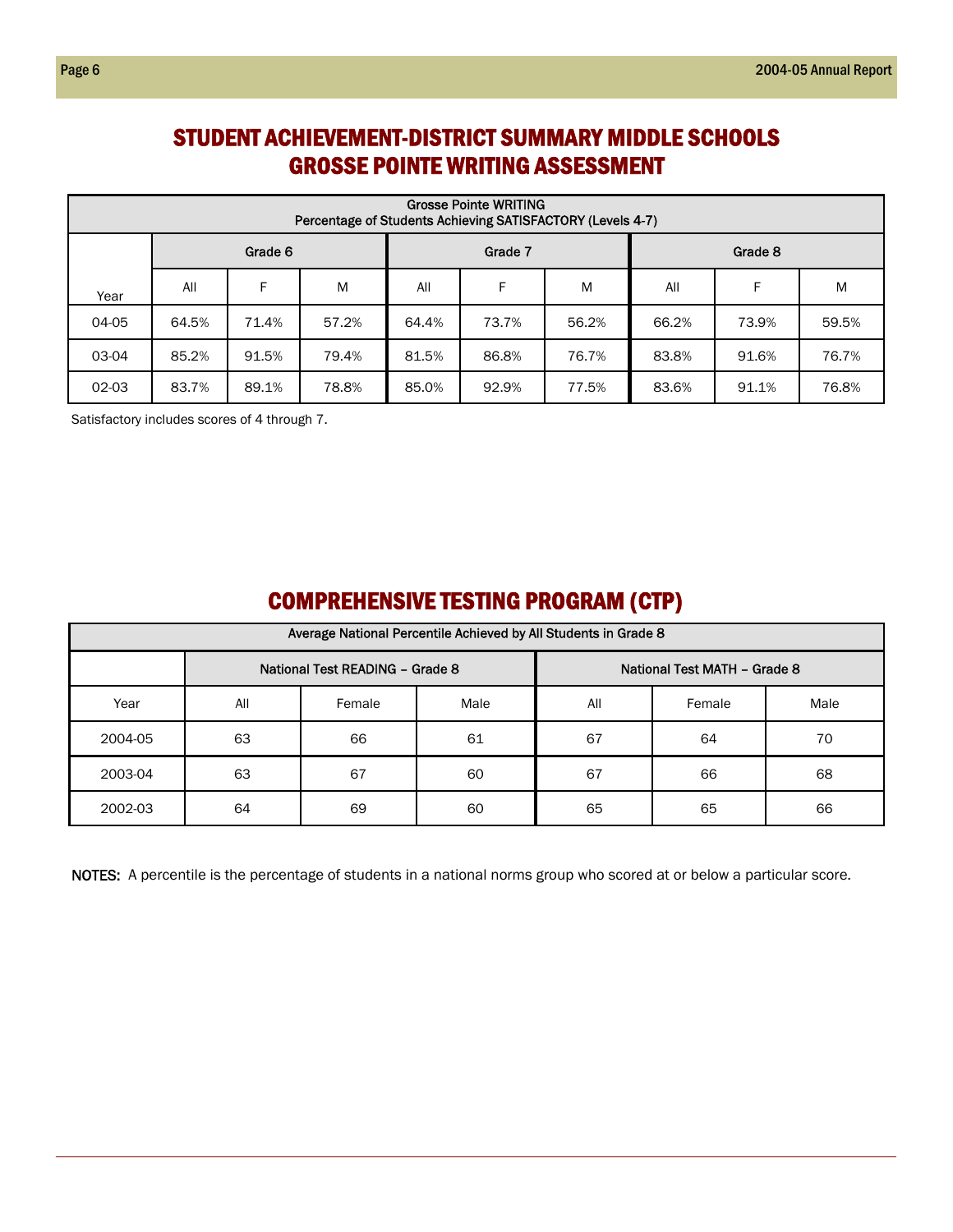## STUDENT ACHIEVEMENT—DISTRICT SUMMARY ELEMENTARY SCHOOLS MICHIGAN EDUCATION ASSESSMENT PROGRAM (MEAP)

|       | <b>MEAP ENGLISH LANGUAGE ARTS TEST Grade 4</b> |        |      |                               |     |                                          |      |                                                                     |     |        |      |  |
|-------|------------------------------------------------|--------|------|-------------------------------|-----|------------------------------------------|------|---------------------------------------------------------------------|-----|--------|------|--|
|       | <b>MEAP READING - Grade 4</b>                  |        |      | <b>MEAP WRITING - Grade 4</b> |     |                                          |      | MEAP ELA TOTAL- Grade 4<br><b>Percentage Achieving SATISFACTORY</b> |     |        |      |  |
|       | Percentage Achieving SATISFACTORY              |        |      |                               |     | <b>Percentage Achieving SATISFACTORY</b> |      |                                                                     |     |        |      |  |
| Year  | All                                            | Female | Male | Year                          | All | Female                                   | Male | Year                                                                | All | Female | Male |  |
| 04-05 | 92%                                            | 94%    | 90%  | 04-05                         | 54% | 62%                                      | 45%  | 04-05                                                               | 84% | 86%    | 81%  |  |
| 03-04 | 93%                                            | 95%    | 92%  | 03-04                         | 67% | 70%                                      | 64%  | 03-04                                                               | 85% | 88%    | 82%  |  |
| 02-03 | 89%                                            | 91%    | 88%  | 02-03                         | 71% | 78%                                      | 65%  | 02-03                                                               | 85% | 92%    | 79%  |  |

|                             |     | <b>MEAP MATH - Grade 4</b> |      | <b>MEAP SCIENCE - Grade 5</b> |     |        |      | <b>MEAP SOCIAL STUDIES - Grade 5</b> |     |        |      |  |
|-----------------------------|-----|----------------------------|------|-------------------------------|-----|--------|------|--------------------------------------|-----|--------|------|--|
| <b>Percentage Achieving</b> |     |                            |      | <b>Percentage Achieving</b>   |     |        |      | <b>Percentage Achieving</b>          |     |        |      |  |
|                             |     | <b>SATISFACTORY</b>        |      | <b>SATISFACTORY</b>           |     |        |      | <b>SATISFACTORY</b>                  |     |        |      |  |
| Year                        | All | Female                     | Male | Year                          | All | Female | Male | Year                                 | All | Female | Male |  |
| 04-05                       | 86% | 86%                        | 85%  | 04-05                         | 92% | 91%    | 93%  | 04-05                                | 56% | 55%    | 57%  |  |
| 03-04                       | 90% | 89%                        | 91%  | 03-04                         | 92% | 91%    | 94%  | 03-04                                | 53% | 53%    | 53%  |  |
| 02-03                       | 85% | 85%                        | 86%  | 93%<br>94%<br>93%<br>02-03    |     |        |      | $02-03$                              | 56% | 52%    | 60%  |  |

| Percentage Achieving SATISFACTORY - (2004-2005) |                               |                               |                           |                            |                               |                                                |  |  |  |
|-------------------------------------------------|-------------------------------|-------------------------------|---------------------------|----------------------------|-------------------------------|------------------------------------------------|--|--|--|
| SUB GROUP                                       | <b>MEAP</b><br><b>READING</b> | <b>MEAP</b><br><b>WRITING</b> | <b>MEAP</b><br><b>ELA</b> | <b>MEAP</b><br><b>MATH</b> | <b>MEAP</b><br><b>SCIENCE</b> | <b>MEAP</b><br><b>SOCIAL</b><br><b>STUDIES</b> |  |  |  |
| Black, not of<br>Hispanic Origin                | 76%                           | 35%                           | 62%                       | 58%                        | 50%                           | 15%                                            |  |  |  |
| Economically Disadvantaged                      | 68%                           | 38%                           | 56%                       | 59%                        | 73%                           | 30%                                            |  |  |  |
| <b>Special Education</b>                        | 65%                           | 41%                           | 56%                       | 64%                        | 78%                           | 28%                                            |  |  |  |

- The State Elementary School Target for ELA was 48% which the District exceeded with a Score of 84%.
- The State Elementary School Target for Math was 56% which the District exceeded with a Score of 86%.
- MEAP Data not reported by other Racial/Ethnic minority group because groups are not significantly large enough to report MEAP results without revealing the identity of individual students.